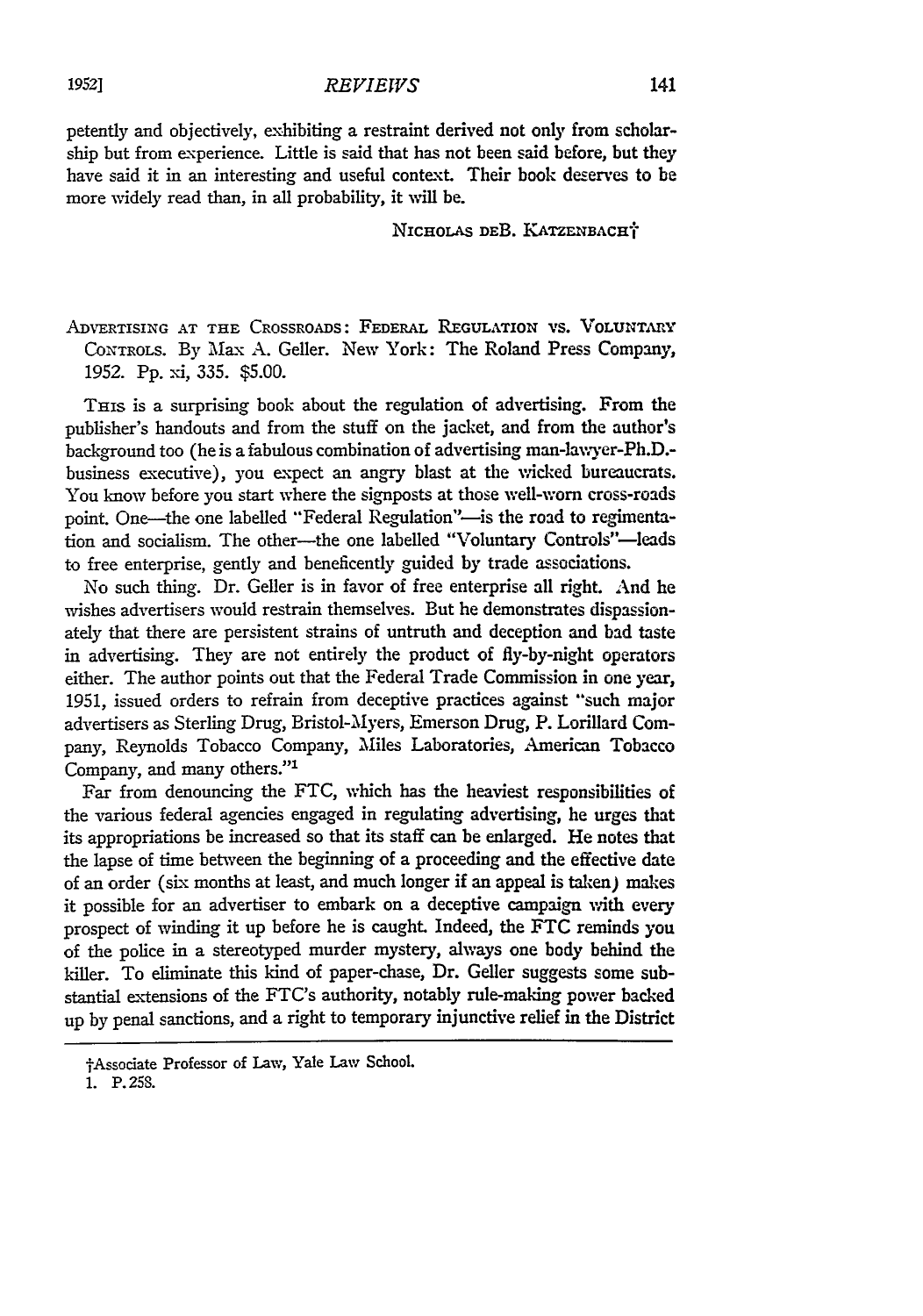Courts—not just in food, drug, and cosmetic cases, as the law stands presently, but in all false advertising cases.

Even within the FTC's present powers there is room, Dr. Geller thinks, for a daring extension of the scope of its orders. Noting that the Commission has taken some hesitant steps toward citing advertising agencies as well as advertisers, he cheers it on. Then he sets off a bombshell that should have rocked Madison Avenue:

"Newspapers and magazines should definitely be made respondents in proceedings against false and deceptive advertising. Since they have the unquestioned right under their contracts with the advertiser to reject such copy, they need have no difficulty in adhering to standards of decency and propriety. What has been said about periodicals applies equally to making radio and television stations respondents."<sup>2</sup>

It is a matter of FTC "policy," Dr. Geller was advised, not to include media in its orders; and he voices a mild "suspicion that the failure to include the periodicals in the proceedings because of policy is due more to a fear of the Fourth Estate than to any lack of power to do so."<sup>3</sup> The only trouble with this recommendation is that it would swamp the FTC with respondents' attorneys. One complaint against an advertiser, its agency, and even a representative collection of networks, magazines, and other major media would make the crowded investment bankers' antitrust case look like a rural police court on a dull day.

In addition to the regulation of deceptive advertising, this book is also concerned with the paradox of rising advertising outlays in a period of inflation and short supplies. Dr. Geller was writing during a phase of the rearmament (1951) when the curtailment of consumption seemed more urgent than it does now, and when high taxes (as they still do) made advertising bills look painless, compared to the wry choice of turning over the same dollars to the government in excess profits tax. To the author (and to me) there is something perverse, whatever the tax situation, in leaving such an inflationary engine unchecked. He consequently examines with interest a controversial proposal for a tax on advertising made in 1951 **by** the staff of the Congressional Joint Committee on the Economic Report (ndt **by** the Committee itself; Dr. Geller here fell into a common error). He reports that the threat of a similar tax in England led in 1948 to a voluntary plan for reducing advertising outlays in which the government apparently concurred; but his conclusion is unfavorable to such a tax. Instead, he makes a remarkable recommendation for explicit Congressional limitation of the amounts advertisers can deduct as a reasonable expense for income tax purposes. These limitations should be tightened during inflations and relaxed during a deflation. I wish the author had pursued

*3. Ibid.*

<sup>2.</sup> P. **266.**